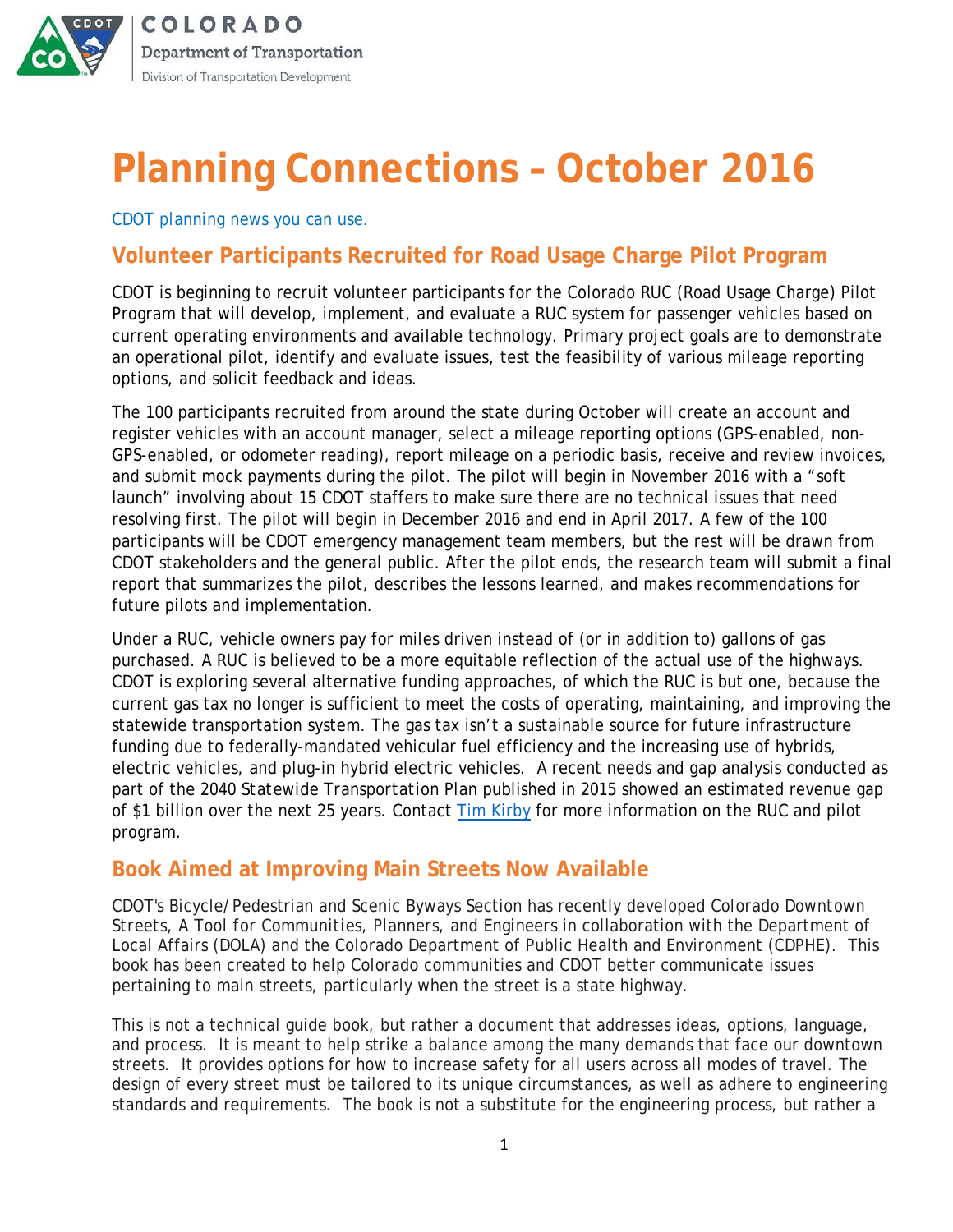tool to aid in the development of thoughtful partnerships, compromise, and informed decisionmaking for improving Colorado's downtown streets.

All photos and case studies are from Colorado, helping to remove the old question of how an idea might be adaptable to Colorado issues.

The PDF version is now available on the DOLA web site

at [https://www.colorado.gov/pacific/dola/main-street-resources.](https://www.colorado.gov/pacific/dola/main-street-resources) In addition to the book, four animated videos discuss specific topics such as benefits of great streets, street scape components, and more. The videos are approximately 90 seconds each and provide an interesting way of presenting the information. CDOT's Bicycle and Pedestrian Programs webpage will be including this link soon. Hard copies of the book are being sent to each of our planning partners, as well as to the CDOT region planners and the region bicycle and pedestrian representatives. For more information or questions, please contact [Betsy Jacobsen.](mailto:betsy.jacobsen@state.co.us)

## **Historic and Scenic Roads Training Offered in Mid-November**

The Colorado Scenic and Historic Byways Program is offering two free one-day historic and scenic roads training courses entitled *Colorado Historic and Scenic Roads Training: New Insights on Management and Safety for Colorado's Most Distinctive Roads*. The two courses are taught by Dan Marriott, the principal and founder of Paul Daniel Marriott + Associates, a historic landscape preservation planning firm.

The courses will be:

- Golden, CO November 15, 2016, 8:30 a.m. to 4:30 p.m. (Full)
- Durango, CO November 17, 2016, 8:30  $a.m.$  to 4:30  $p.m.$

These training courses are recommended for all state and local engineers with planning, design, construction or maintenance responsibilities; landscape architects; transportation planners; cultural resource staff (i.e. archaeology and historic preservation); scenic byways; and decision makers. Each class is limited to 25 people. Because of budget constraints, first priority will go to government employees.

E-mail confirmations will be sent no later than two weeks prior to class with the specific class location and additional details. Register here: <https://goo.gl/forms/FBJE4GuwcV3m9X1p2>

## **Updates in Brief**

• **Monitoring Non-Motorized Traffic:** The Bicycle and Pedestrian Planning Section at DTD has completed a strategic planning effort on monitoring non-motorized traffic (e.g., bicycles and walking). The planning effort involved conducting stakeholder outreach, including surveys and a focus group. The outreach was to determine what non-motorized traffic data is most needed and how the data would be used. The plan team then formulated program goals and several strategies to achieve those goals and provide better service based on the feedback received. A work plan to implement the plan strategies will be developed over the winter. A copy of the plan will be posted on the CDOT website soon, but is available here: